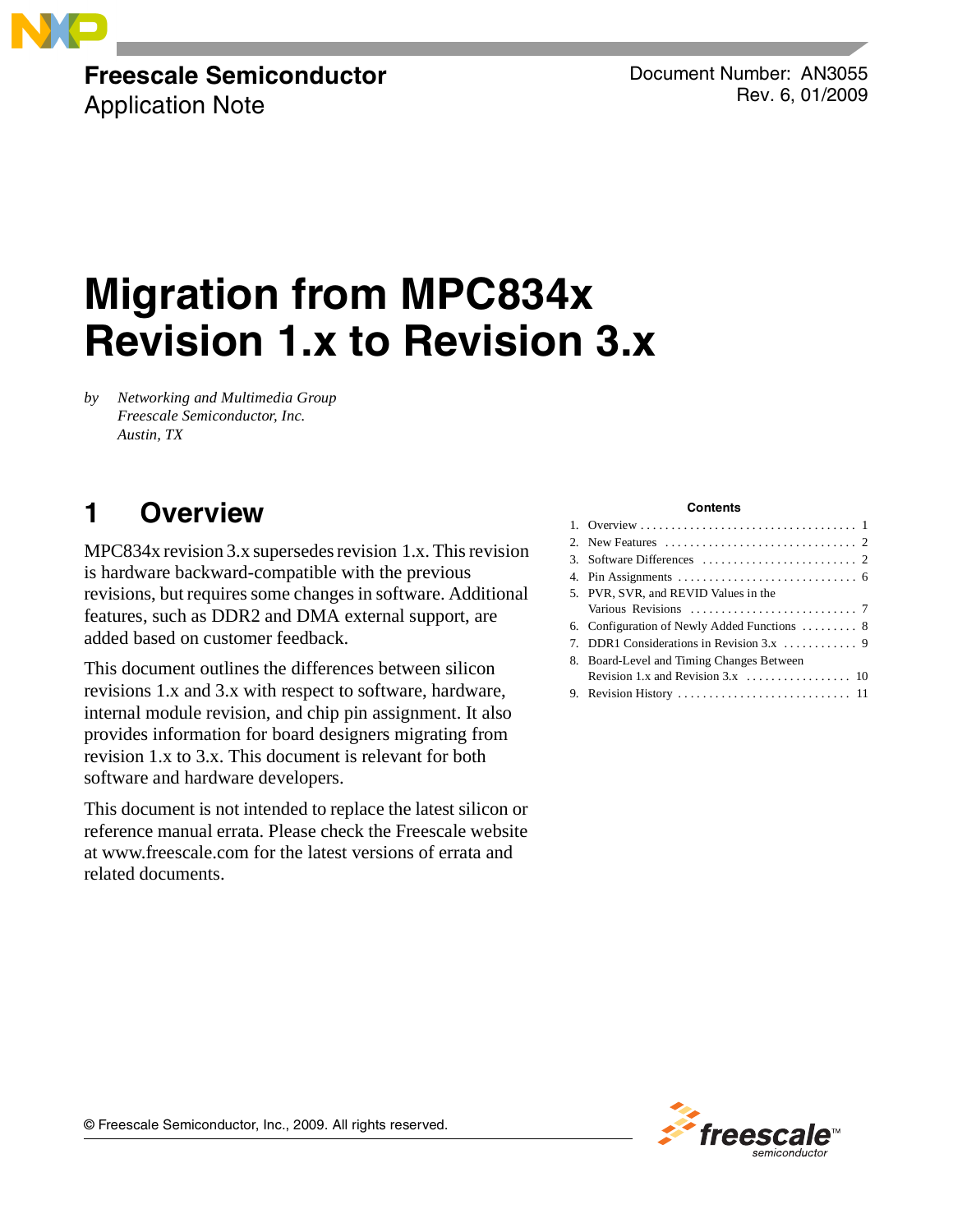

### <span id="page-1-0"></span>**2 New Features**

The following new features are available in revision 3.x:

- The errata in revision 1.x have been fixed with the exception of LBC2 and TSEC20. TSEC7 was not removed because customers can adjust the delay to meet the specification when doing PCB layout. See MPC834x device errata.
- Four local bus chip select signals were added: LCS[4:7]. These signals are multiplexed with LDP and SPI pins. It is now possible to connect to additional memory devices.
- New DDR2 SDRAM support features:
	- Low power
	- Driver impedance calibration
	- On-die termination (ODT)
	- Faster than DDR1
- For the DDR controller, the optional  $\overline{MDOS}$  pins are not implemented. These pins are not required at frequencies < ~533MHz; single-ended MDQS, instead of differential MDQS, has been implemented.
- PCI is upgraded to PCI 2.3.
- Four sets of external DMA handshake signals, one set per channel, have been added to support direct data transfer between external memory devices and peripherals. The signals are  $\overline{DMA\_DREG}[0:3], \overline{DMA\_DACK}[0:3]$  and  $\overline{DMA\_DDONE}[0:3]$ .
- Security enhancements:
	- SEC revision 2.4 is implemented.
	- MDEU (message digest execution unit) SHA-224 support added
	- Storage/NAS enhancements:
		- XOR parity generation accelerator for RAID applications
		- Battery backup support added

### <span id="page-1-1"></span>**3 Software Differences**

This section lists important software programming differences between revision 1.x and revision 3.x. Note that the processor version, system version, and REVID values have changed. See [Section 5, "PVR, SVR,](#page-6-0)  [and REVID Values in the Various Revisions,](#page-6-0)" for the updated values.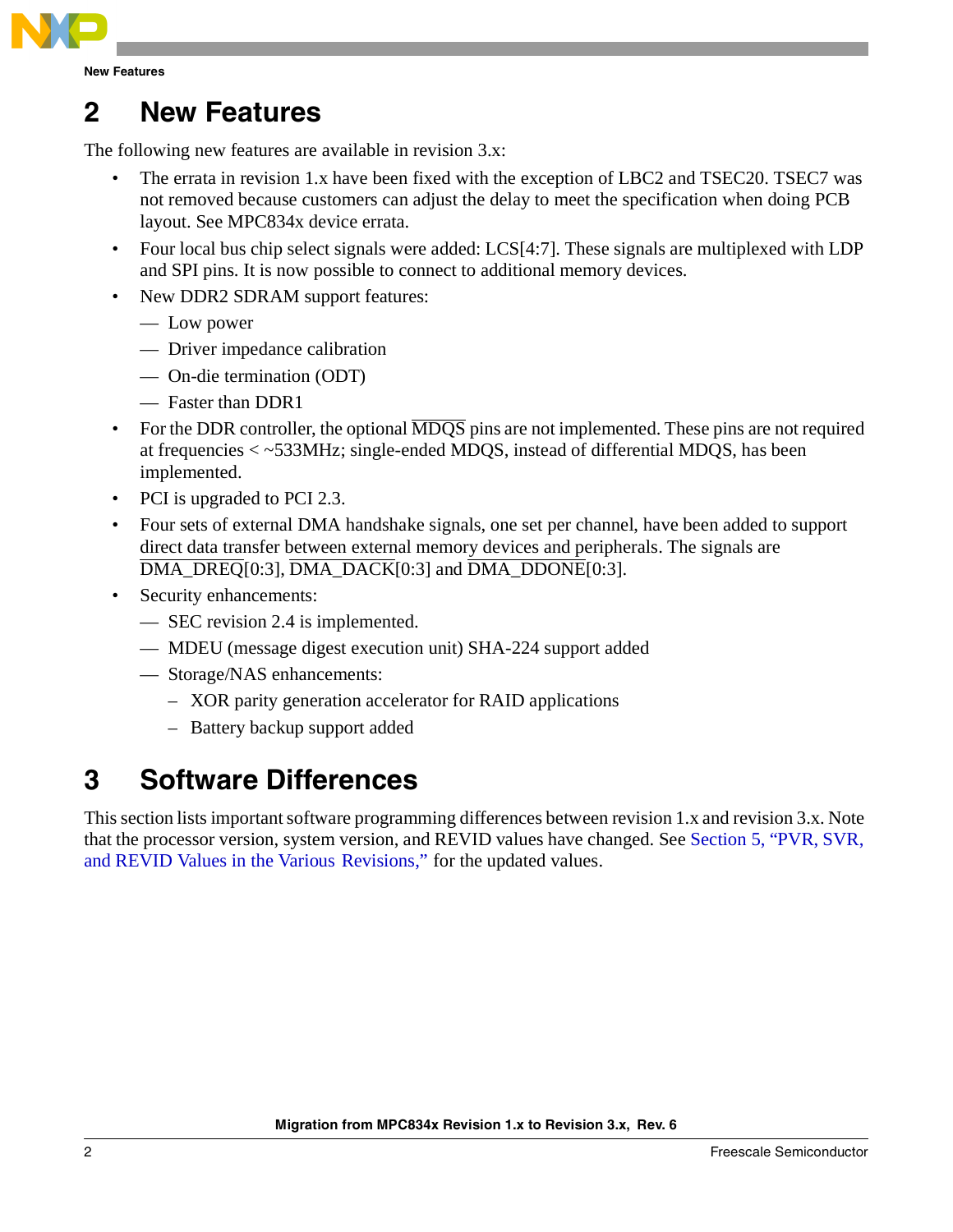

### **3.1 DDR Software Setting Changes**

[Table 1](#page-2-0) lists important changes to the DDR programming model and to register settings between revision 1.x and revision 3.x. Although most of the registers values require no change when migrating from revision 1.x to 3.x, the user is strongly encouraged to go through [Table 1](#page-2-0) in detail and find the most appropriate settings for the specific memory device in use.

<span id="page-2-0"></span>

| Register               | <b>Offset</b> | <b>Field</b>                                        | <b>Bits</b>    | Change                                                                                                                                                                                                                                                                                                                                                                               |  |  |  |
|------------------------|---------------|-----------------------------------------------------|----------------|--------------------------------------------------------------------------------------------------------------------------------------------------------------------------------------------------------------------------------------------------------------------------------------------------------------------------------------------------------------------------------------|--|--|--|
| TIMING_CFG_1           | 0x0_2108      | <b>ACTTOPRE</b><br>(activate-to-precharge interval) | $4 - 7$        | Fields have different setting selections in revision 3.x.<br>The default setting for ACTTOPRE (0000) is no longer                                                                                                                                                                                                                                                                    |  |  |  |
|                        |               | REFREC (refresh recovery<br>time)                   | $16 - 19$      | reserved in revision 3.x. The default 16 clocks work<br>on DDR1.<br>The REFREC setting (0000) valid in revision 1.x is<br>removed in revision 3.x.                                                                                                                                                                                                                                   |  |  |  |
| TIMING_CFG_2           | 0x0_210C      | CPO (CAS to preamble<br>override)                   | 4–8            | One extra bit (bit 8) has been added in revision 3.x to<br>add additional granularities. A setting valid in revision<br>1.x (1011) is not available in revision 3.x. The default<br>setting works on DDR1 since READ_LAT = CAS<br>latency + ADD_LAT, where ADD_LAT = 0 clocks on<br>reset.                                                                                           |  |  |  |
|                        |               | ACSM (address and control<br>shift mode)            | $12^{1}$       | Field was removed in revision 3.x. This bit is now part<br>of WR_LAT field.                                                                                                                                                                                                                                                                                                          |  |  |  |
|                        |               | WR_LAT (write latency)                              | $10 - 12$      | New field.<br>Write latency for DDR1 is fixed at 1 clock; thus,<br>WR_LAT should be set to 001 (or 000 for silicon 1.x<br>backward compatibility). <sup>2</sup>                                                                                                                                                                                                                      |  |  |  |
|                        |               | RD_TO_PRE (read to<br>precharge)                    | $16 - 18$      | New field.<br>For DDR1 with burst length of 4, RD_TO_PRE should<br>be set to 010; for DDR1 with burst length of 8, it<br>should be set to 100. The default setting (000) will<br>give you either 2 or 4 cycles depending on your<br>DDR_SDRAM_CFG[8_BE] setting. The<br>RD_TO_PRE is 2 cycles, if 4-beat bursts is<br>programmed. It is 4 cycles, if 8-beat bursts is<br>programmed. |  |  |  |
|                        |               | CKE_PLS (minimum CKE<br>pulse width)                | $23 - 25$      | New field.<br>Can be set to 001 (or 000 for silicon 1.x backward<br>compatibility). <sup>2</sup>                                                                                                                                                                                                                                                                                     |  |  |  |
|                        |               | FOUR_ACT (window for four<br>activates)             | $26 - 31$      | New field.<br>Should be set to 000001 (or 000000 for silicon 1.x<br>backward compatibility). <sup>2</sup>                                                                                                                                                                                                                                                                            |  |  |  |
| DDR_SDRAM_<br>CLK_CNTL | 0x0_2130      | SS_EN (source synchronous<br>enable)                | 0 <sup>1</sup> | Field was removed in revision 3.x; controller operates<br>source-synchronously by default. Program SS_EN on<br>rev 3.x has no effect.                                                                                                                                                                                                                                                |  |  |  |

|  |  | Table 1. DDR1 Software Setting Changes |  |  |
|--|--|----------------------------------------|--|--|
|--|--|----------------------------------------|--|--|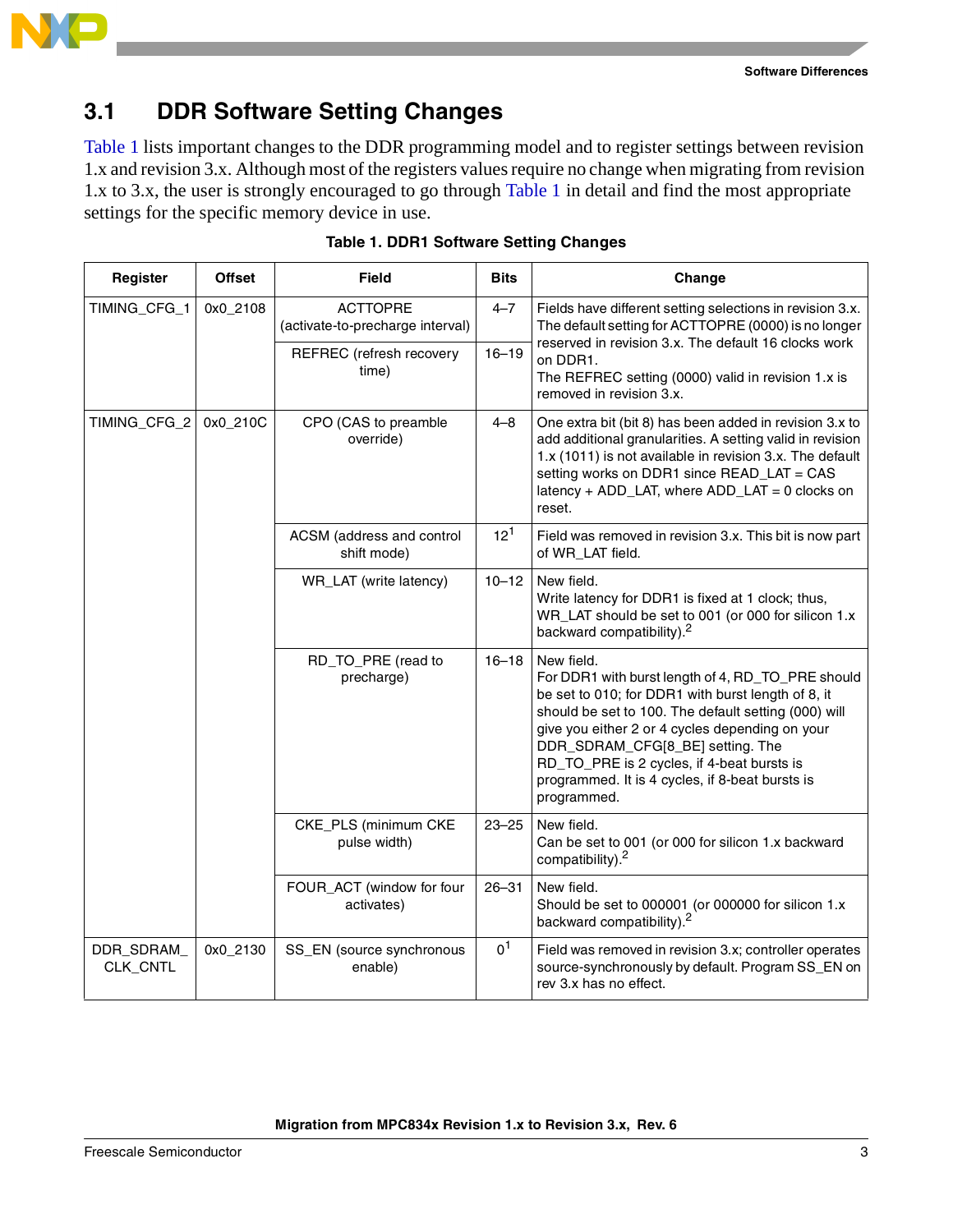

**Software Differences**

| Register | <b>Offset</b>         | Field | <b>Bits</b> | Change                                                                                                                                                                                                                                         |
|----------|-----------------------|-------|-------------|------------------------------------------------------------------------------------------------------------------------------------------------------------------------------------------------------------------------------------------------|
| DEBUG 1  | 0x0 2F00 <sup>1</sup> |       |             | Register has been re-defined. Do not write to this<br>register. Field IR (issue refresh, bit 25 in revision 1.x)<br>is no longer necessary. Field BI (bypass initialization,<br>bit 31 in revision 1.x) is re-located to<br>DDR SDRAM CFG[31]. |

|  | Table 1. DDR1 Software Setting Changes (continued) |  |  |
|--|----------------------------------------------------|--|--|
|--|----------------------------------------------------|--|--|

**Note:** 

<sup>1</sup> Applies to silicon rev 1.x only.

<sup>2</sup> Refer to Section 9.6.1, "Programming Differences Between Memory Types," in MPC8349EA PowerQUICC™ II Pro Integrated Host Processor Family Reference Manual, Rev. 1.

### **3.2 New DDR Fields and Registers in Revision 3.x**

<span id="page-3-0"></span>[Table 2](#page-3-0) lists registers and register fields new to revision 3.x.

| Register     | <b>Offset</b>        | <b>Field</b>                                              | <b>Bits</b>                                                     | Change                                                                                                                                                         |
|--------------|----------------------|-----------------------------------------------------------|-----------------------------------------------------------------|----------------------------------------------------------------------------------------------------------------------------------------------------------------|
| CSn_CONFIG   | 0x0_2000<br>0x0_2008 | ODT_RD_CFG (ODT for reads<br>configuration)               | $9 - 11$                                                        | New field; previously reserved. Only use for DDR2.                                                                                                             |
|              | 0x0_2010<br>0x0_2018 | ODT_WR_CFG (ODT for<br>writes configuration)              | New field; previously reserved. Only use for DDR2.<br>$13 - 15$ |                                                                                                                                                                |
|              |                      | BA_BITS_CS_n (number of<br>bank bits on chip select $n$ ) | $16 - 17$                                                       | New field; previously reserved. Must be set to 00 for<br>DDR1.                                                                                                 |
| TIMING_CFG_3 | 0x0_2100             |                                                           |                                                                 | New register                                                                                                                                                   |
| TIMING_CFG_0 | 0x0_2104             |                                                           |                                                                 | New register                                                                                                                                                   |
| TIMING_CFG_1 | 0x0_2108             | CASLAT (CAS latency)                                      | $12 - 15$                                                       | Field has expanded by 1 bit (bit 12, previously<br>reserved). New bit setting(s) are now available:<br>1000 4.5 clocks<br>1001<br>5 clocks<br>1111<br>8 clocks |
|              |                      | <b>ACTTOACT</b><br>(activate-to-activate interval)        | $25 - 27$                                                       | Field has new settings (previously reserved):<br>5 clocks<br>101<br>6 clocks<br>110<br>111<br>7 clocks                                                         |
| TIMING_CFG_2 | 0x0_210C             | ADD_LAT (additive latency)                                | $1 - 3$                                                         | Field was previously reserved. Use only for DDR2.                                                                                                              |
|              |                      | CPO (MCAS-to-preamble<br>override)                        | $4 - 8$                                                         | Field has expanded by 1 bit (bit 8, previously<br>reserved). Note new settings added (see manual).                                                             |
|              |                      | WR_DATA_DELAY (write<br>command to data strobe<br>timing) | $19 - 21$                                                       | Field has new settings (previously reserved):<br>101 5/4 clock delay<br>110 3/2 clock delay                                                                    |

### **Table 2. New Registers and Fields**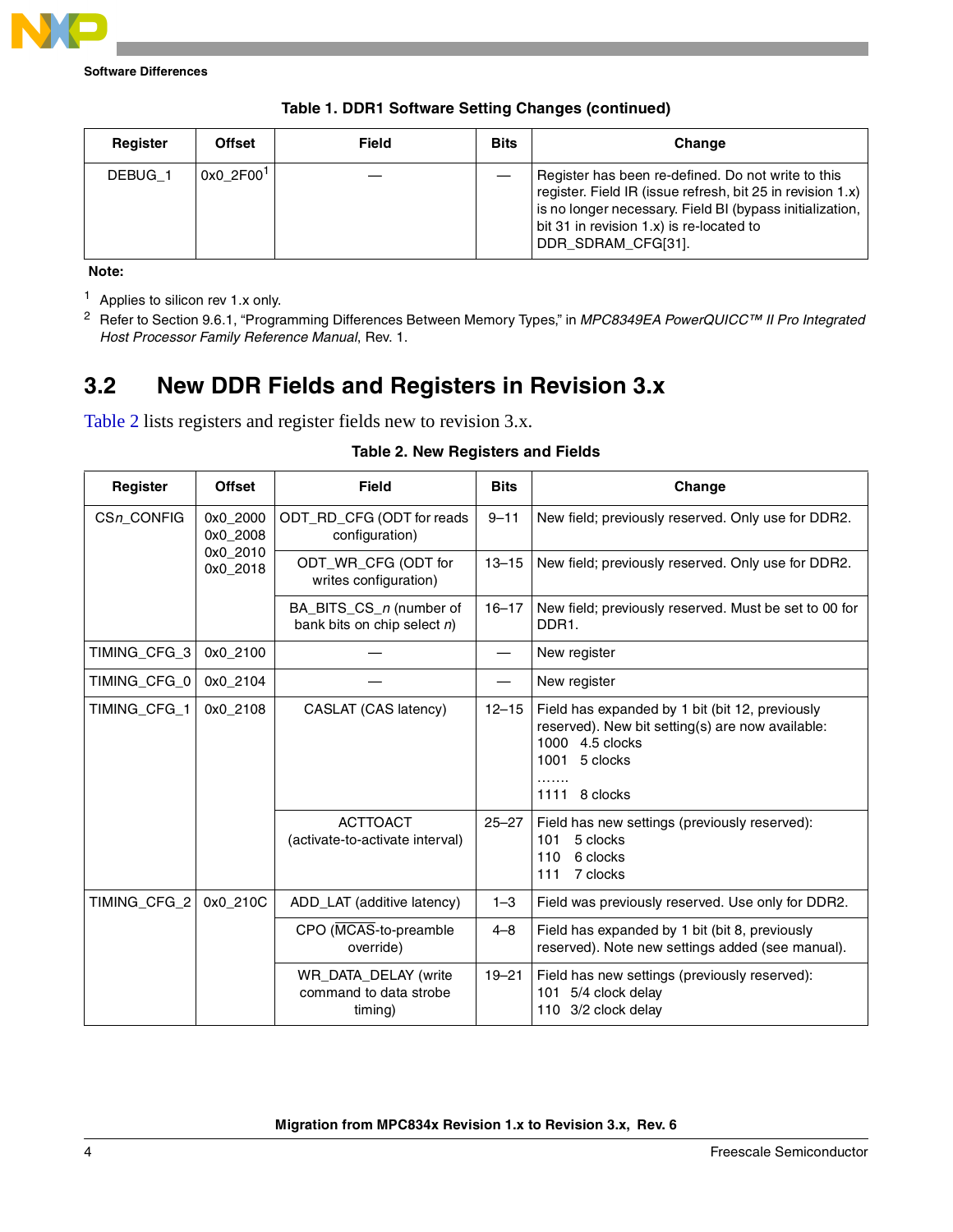

 $\overline{\phantom{a}}$ 

#### **Software Differences**

| Register                      | <b>Offset</b> | <b>Field</b>                                           | <b>Bits</b> | Change                                                                                                               |  |
|-------------------------------|---------------|--------------------------------------------------------|-------------|----------------------------------------------------------------------------------------------------------------------|--|
| DDR SDRAM<br><b>CFG</b>       | 0x0_2110      | SDRAM_TYPE (RAM type)                                  | $5 - 7$     | Field has expanded by 1 bit (bit 5, previously<br>reserved). DDR_2 setting now added: 011 (default is<br>010, DDR_1) |  |
|                               |               | BA_INTLV_CTL (bank<br>interleaving control)            | $17 - 23$   | New fields (previously reserved: all zeros)                                                                          |  |
|                               |               | x32_EN (x32 enable)                                    | 26          |                                                                                                                      |  |
|                               |               | PCHB8 (precharge bit 8<br>enable)                      | 27          |                                                                                                                      |  |
|                               |               | HSE (half-strength drive<br>enable)                    | 28          |                                                                                                                      |  |
|                               |               | MEM_HALT (DDR memory<br>controller halt)               | 30          |                                                                                                                      |  |
|                               |               | BI (bypass initialization)                             | 31          |                                                                                                                      |  |
| DDR_SDRAM_<br>$CFG_2$         | 0x0_2114      |                                                        |             | New register; default all zeros                                                                                      |  |
| DDR_SDRAM_<br>MODE_2          | 0x0_211C      |                                                        |             | New register; default all zeros                                                                                      |  |
| DDR_SDRAM_<br>MD_CNTL         | 0x0_2120      |                                                        |             | New register; default all zeros                                                                                      |  |
| DDR_SDRAM_<br><b>INTERVAL</b> | 0x0_2124      | REFINT (refresh interval)                              | $0 - 15$    | Field has expanded by 2 extra bits (bits 0-1<br>previously reserved).                                                |  |
| DDR_DATA_<br><b>INIT</b>      | 0x0_2128      |                                                        |             | New register; default all zeros                                                                                      |  |
| DDR_SDRAM_<br>CLK_CNTL        | 0x0_2130      | CLK_ADJUST (clock adjust)                              | $5 - 8$     | Field has expanded by 1 bit (bit 8 previously<br>RESERVED): Note new settings are now available.                     |  |
| DDR_INIT_<br><b>ADDR</b>      | 0x0_2148      |                                                        |             | New register; default all zeros                                                                                      |  |
| DDR_IP_REV1                   | 0x0_2BF8      |                                                        |             | New register; read only                                                                                              |  |
| DDR_IP_REV2                   | 0x0_2BFC      |                                                        |             | New register; read only                                                                                              |  |
| ERR_DETECT                    | 0x0_2E40      | ACE (automatic calibration<br>error)                   | 24          | New field (previously reserved). Report calibration<br>error.                                                        |  |
| ERR_DISABLE                   | 0x0_2E44      | ACED (automatic calibration<br>error disable)          | 24          | New field (previously reserved). Enable report of<br>calibration error.                                              |  |
| ERR_INT_EN                    | 0x0_2E48      | ACEE (automatic calibration<br>error interrupt enable) | 24          | New field (previously reserved). Enable interrupt<br>when calibrate error occurs.                                    |  |
| CAPTURE_<br><b>ATTRIBUTES</b> | 0x0_2E4C      | TSIZ (transaction size)                                | $5 - 7$     | Field has expanded by 1 bit (bit 5, previously<br>reserved)                                                          |  |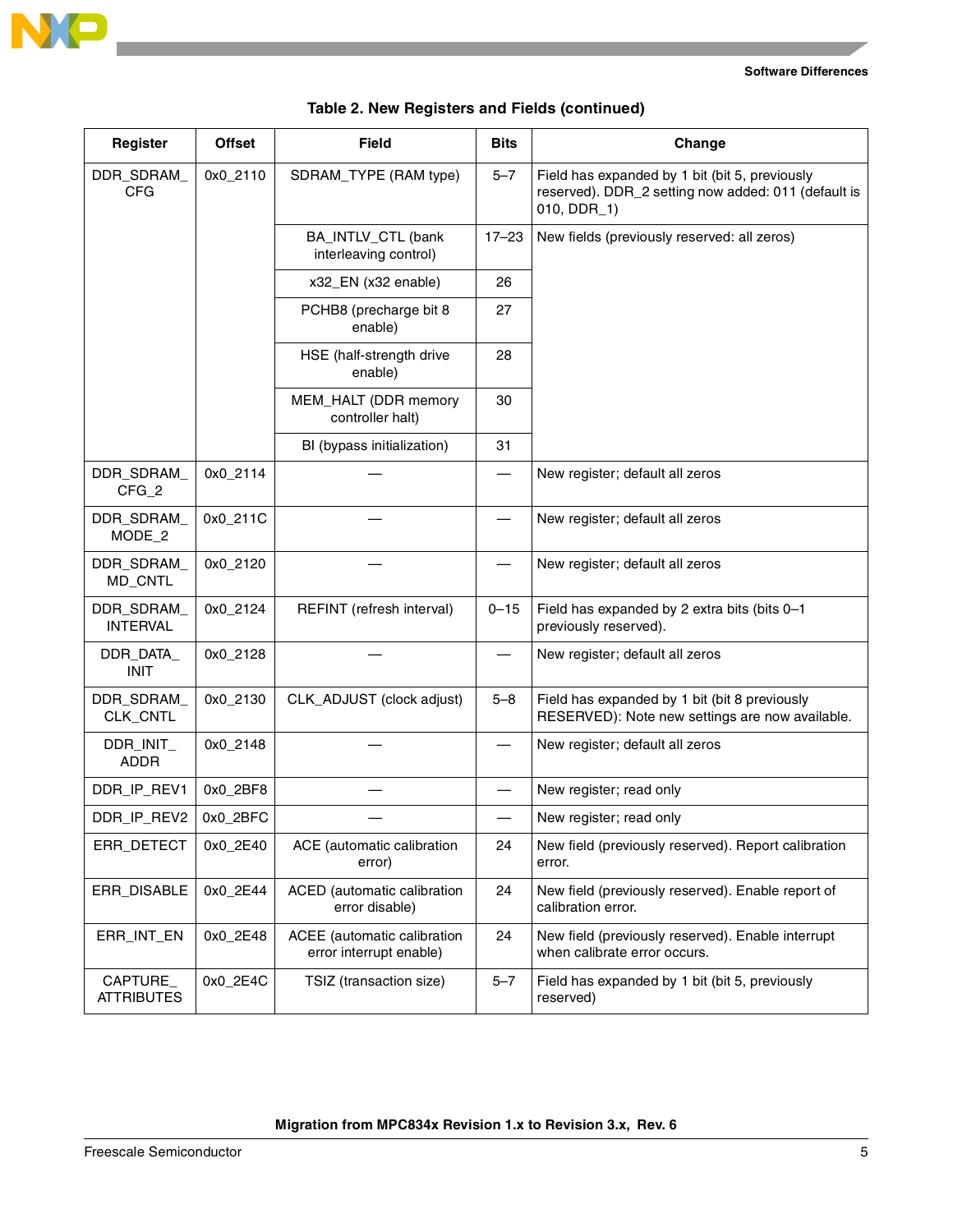

**Pin Assignments**

# <span id="page-5-0"></span>**4 Pin Assignments**

MPC834x revision 3.x is pin-compatible with the revision 1.x. New pins are either muxed with existing pins or assigned to previously reserved pins. [Table 3](#page-5-1) lists the MPC834x revision 3.x pin assignments.

<span id="page-5-1"></span>

| <b>Description</b><br><b>Name</b> |                                     | <b>Block</b>     | No. of<br><b>Signals</b> | I/O          | <b>Alternate Function</b>   | <b>TBGA</b>                          | <b>PBGA</b>                                      |
|-----------------------------------|-------------------------------------|------------------|--------------------------|--------------|-----------------------------|--------------------------------------|--------------------------------------------------|
| $\overline{LCS}[4]$               | <b>Chip Selection</b>               | <b>LBC</b>       | 1                        | $\circ$      | $\overline{LDP[2]}$         | <b>AN22</b>                          | H <sub>2</sub>                                   |
| $\overline{LCS}[5]$               | <b>Chip Selection</b>               | <b>LBC</b>       | $\mathbf{1}$             | $\circ$      | $\overline{LDP}[3]$         | AM22                                 | G <sub>1</sub>                                   |
| $\overline{LCS}[6]$               | <b>Chip Selection</b>               | <b>LBC</b>       | $\mathbf{1}$             | $\circ$      | <b>SPIMOSI</b>              | AN32                                 | D7                                               |
|                                   |                                     |                  |                          |              | PCI_CLK_OUT[3]              | <b>AN10</b>                          | W <sub>1</sub>                                   |
| $\overline{LCS}[7]$               | <b>Chip Selection</b>               | <b>LBC</b>       | $\mathbf{1}$             | $\circ$      | <b>SPIMISO</b>              | AP33                                 | C7                                               |
|                                   |                                     |                  |                          |              | PCI_CLK_OUT[4]              | AJ11                                 | V <sub>3</sub>                                   |
| DMA DREQ0/GPIO[0]                 | <b>DMA Request</b>                  | <b>DMA</b>       | $\mathbf{1}$             | T            | GTM1_TIN1/GTM2_TIN2         | F <sub>24</sub>                      | D <sub>27</sub>                                  |
| DMA_DACK0/GPIO[1]                 | <b>DMA Acknowledge</b>              | <b>DMA</b>       | 1                        | $\circ$      | GTM1_TGATE1/<br>GTM2_TGATE2 | E24                                  | E26                                              |
| DMA_DDONE0/GPIO[2]                | <b>DMA</b> Done                     | <b>DMA</b>       | $\mathbf{1}$             | T            | GTM1 TOUT1                  | <b>B25</b>                           | D <sub>28</sub>                                  |
| DMA_DREQ1/GPIO[3]                 | <b>DMA Request</b>                  | <b>DMA</b>       | $\mathbf{1}$             | ı            | GTM1_TIN2/GTM2_TIN1         | D <sub>24</sub>                      | G <sub>25</sub>                                  |
| DMA_DACK1/GPIO[4]                 | <b>DMA Acknowledge</b>              | <b>DMA</b>       | $\mathbf{1}$             | $\circ$      | GTM1_TGATE2/<br>GTM2_TGATE1 | A25                                  | J24                                              |
| DMA_DDONE1/GPIO[5]                | <b>DMA</b> Done                     | <b>DMA</b>       | $\mathbf{1}$             | T            | GTM1_TOUT2                  | <b>B24</b>                           | F <sub>26</sub>                                  |
| DMA DREQ2/GPIO[6]                 | <b>DMA Request</b>                  | <b>DMA</b>       | $\mathbf{1}$             | $\mathbf{I}$ | GTM1_TIN3/GTM2_TIN4         | A24                                  | E27                                              |
| DMA_DACK2/GPIO[7]                 | <b>DMA Acknowledge</b>              | <b>DMA</b>       | 1                        | O            | GTM1_TGATE3/<br>GTM2_TGATE4 | D <sub>23</sub>                      | E28                                              |
| DMA_DDONE2/GPIO[8]                | <b>DMA</b> Done                     | <b>DMA</b>       | $\mathbf{1}$             | $\mathbf{I}$ | GTM1_TOUT3                  | <b>B23</b>                           | H <sub>25</sub>                                  |
| DMA DREQ3/GPIO[9]                 | <b>DMA Request</b>                  | <b>DMA</b>       | $\mathbf{1}$             | T            | GTM1_TIN4/GTM2_TIN3         | A23                                  | F <sub>27</sub>                                  |
| DMA_DACK3/GPIO[10]                | <b>DMA Acknowledge</b>              | <b>DMA</b>       | $\mathbf{1}$             | $\Omega$     | GTM1 TGATE4/<br>GTM2_TGATE3 | F <sub>22</sub>                      | K24                                              |
| DMA DDONE3/GPIO[11]               | <b>DMA</b> Done                     | <b>DMA</b>       | 1                        | T            | GTM1_TOUT4                  | E22                                  | G26                                              |
| MODT[0:3]                         | DDR On-Die Termination              | DDR <sub>2</sub> | $\overline{4}$           | $\circ$      |                             | AH <sub>3</sub><br>AJ5<br>AH1<br>AJ4 | AG <sub>5</sub><br>AD4<br>AH <sub>6</sub><br>AF4 |
| MDIC1                             | Driver Impedance Calibration        | DDR <sub>2</sub> | 1                        | I/O          |                             | AA1                                  | <b>AF12</b>                                      |
| <b>MDIC0</b>                      | <b>Driver Impedance Calibration</b> | DDR <sub>2</sub> | $\mathbf{1}$             | I/O          |                             | AB1                                  | AG11                                             |
| MBA[2]                            | <b>DDR2 Address Bank</b>            | DDR <sub>2</sub> | $\mathbf{1}$             | $\circ$      |                             | H4                                   | AD <sub>22</sub>                                 |

### **Table 3. MPC834x Revision 3.x Pin Assignments**

#### **Note:**

1. In revision 1.x, MODT[0:3] and MBA[2], SPARE1, and SPARE2 are pre-reserved pins.

- 2. In revision 3.x, MDIC1 and MDIC0 correspond, respectively to SPARE1 and SPARE2 in revision 1.x.
- 3. In revision 3.x, tying MDICO to GND using an 18-Ω resistor and MDIC1 to DDR power using an 18-Ω resistor is recommended.
- 4. In revision 3.x, AVDD3 (AF9 in PBGA, and AE1 in TBGA) should be NC. However, for customer who is migrating from revision 1.x to revision 3.x using existing board layout, it is still okay to leave them connected to the 1.2v. No layout change is required.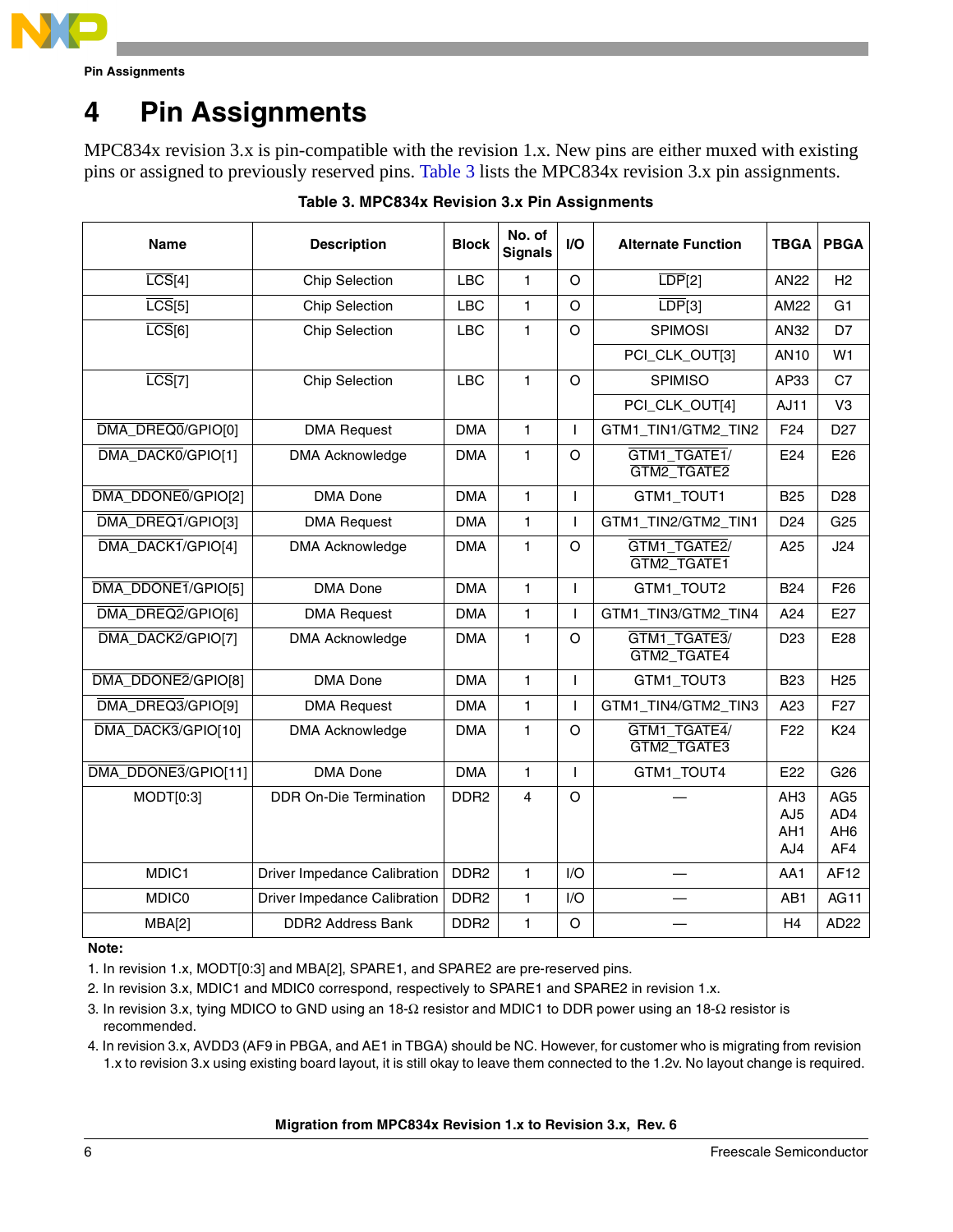

### <span id="page-6-0"></span>**5 PVR, SVR, and REVID Values in the Various Revisions**

New PVR and SVR values have been assigned based on the processor and system revisions. Their values are listed in [Table 4](#page-6-1).

<span id="page-6-1"></span>

| <b>Device</b>   | Package     | <b>SVR</b>    |               |               | <b>PVR</b>    |               |               |  |
|-----------------|-------------|---------------|---------------|---------------|---------------|---------------|---------------|--|
|                 |             | <b>Rev1.0</b> | <b>Rev1.1</b> | <b>Rev3.1</b> | <b>Rev1.0</b> | <b>Rev1.1</b> | <b>Rev3.1</b> |  |
| <b>MPC8349E</b> | <b>TBGA</b> | 8050 0010     | 8050 0011     | 8050 0030     | 8083 0010     | 8083 0011     | 8083 0031     |  |
| MPC8349         |             | 8051 0010     | 8051 0011     | 8051 0030     | 8083 0010     | 8083 0011     | 8083 0031     |  |
| <b>MPC8347E</b> |             | 8052_0010     | 8052 0011     | 8052 0030     | 8083 0010     | 8083 0011     | 8083 0031     |  |
| MPC8347         |             | 8053 0010     | 8053 0011     | 8053 0030     | 8083 0010     | 8083 0011     | 8083 0031     |  |
| <b>MPC8347E</b> | <b>PBGA</b> | 8054 0010     | 8054 0011     | 8054 0030     | 8083 0010     | 8083 0011     | 8083 0031     |  |
| MPC8347         |             | 8055 0010     | 8055 0011     | 8055 0030     | 8083 0010     | 8083 0011     | 8083 0031     |  |
| <b>MPC8343E</b> |             | 8056 0010     | 8056 0011     | 8056 0030     | 8083 0010     | 8083 0011     | 8083 0031     |  |
| MPC8343         |             | 8057 0010     | 8057 0011     | 8057 0030     | 8083 0010     | 8083 0011     | 8083 0031     |  |

**Table 4. PVR and SVR Values**

Additionally, the value returned in SPRIDR[REVID] has changed from 0x0101 (revision 1.x) to 0x0300 (revision 3.x).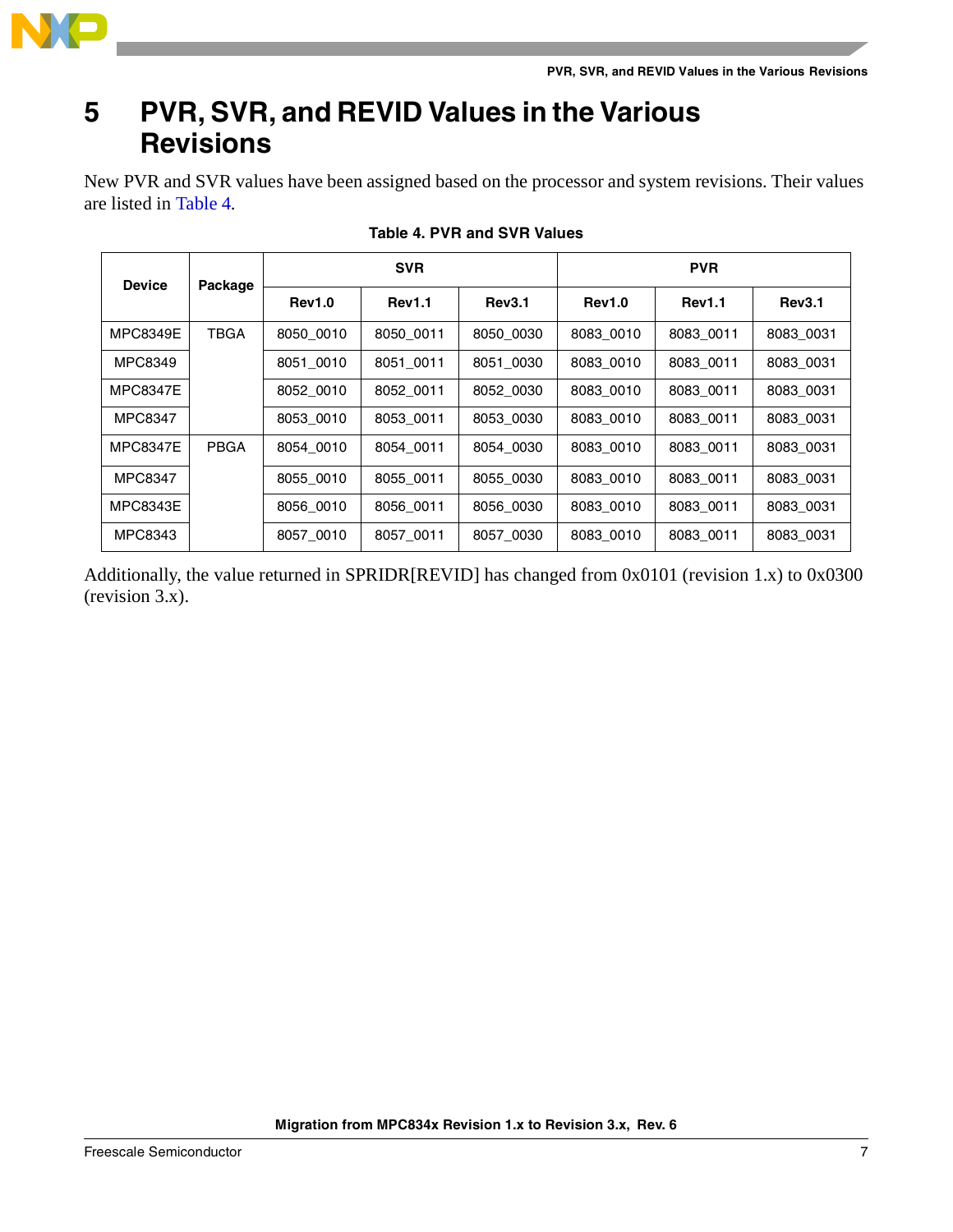

**Configuration of Newly Added Functions**

### <span id="page-7-0"></span>**6 Configuration of Newly Added Functions**

The new local bus chip selects are muxed with other functionality on this device. The SICRL and SICRH registers must be configured correctly if the chip selects are to be used. SICRL and SICRH control the multiplexing of the device I/O pins. All newly added pins are configured in these registers. [Table 5](#page-7-1) and [Table 6](#page-8-1) show how to configure the SICRL and SICRH registers.

[Table 5](#page-7-1) defines the bit fields of SICRL. Each Pin Function column lists the name of the multi-function pin used in this option. Some groups have only two options (shown as Pin Function 0 and Pin Function 1) and therefore only one control bit. In this case they can only have a value of 0b0 or 0b1. Other groups may have four options (shown as Pin Function 0, Pin Function 1, Pin Function 2, and Pin Function 3), and therefore two control bits. In this case they can have a value of 0b00, 0b01, 0b10 or 0b11.

<span id="page-7-1"></span>

|                      | <b>SICRL [Bits] Value</b> | 0b0/0b00                | 0b1/0b01              | 0b10                  | 0b11                  |
|----------------------|---------------------------|-------------------------|-----------------------|-----------------------|-----------------------|
| Group<br><b>Bits</b> |                           | <b>Pin Function 0</b>   | <b>Pin Function 1</b> | <b>Pin Function 2</b> | <b>Pin Function 3</b> |
| $\mathbf 0$          | LDP_A                     | $\overline{LCS}[5]$     | LDP[3]                |                       |                       |
|                      |                           | $\overline{LCS}[4]$     | LDP[2]                |                       |                       |
|                      |                           | <b>CKSTOP_IN</b>        | LDP[1]                |                       |                       |
|                      |                           | CKSTOP_OUT              | LDP[0]                |                       |                       |
| 3                    | SPI                       | <b>SPIMOSI</b>          | $\overline{LCS}[6]$   |                       |                       |
|                      |                           | <b>SPIMISO</b>          | $\overline{LCS}[7]$   |                       |                       |
| $11 - 12$            | GPIO1_F                   | GPIO[5]                 | GTM1_TOUT2            | GTM2_TOUT1            | <b>DMA DDONE1</b>     |
| $18 - 19$            | GPIO1_L                   | GPIO[11]                | GTM1_TOUT4            | GTM2_TOUT3            | DMA_DDONE3            |
| 20                   | DMA_A                     | Controlled by SICRL[6]  | DMA_DREQ0             |                       |                       |
| 21                   | DMA_B                     | Controlled by SICRL[7]  | DMA_DACK0             |                       |                       |
| 22                   | DMA_C                     | Controlled by SICRL[8]  | DMA_DDONE0            |                       |                       |
| 23                   | DMA_D                     | Controlled by SICRL[9]  | DMA_DREQ1             |                       |                       |
| 24                   | DMA_E                     | Controlled by SICRL[10] | DMA_DACK1             |                       |                       |
| 25                   | DMA_F                     | Controlled by SICRL[13] | DMA_DREQ2             |                       |                       |
| 26                   | DMA_G                     | Controlled by SICRL[14] | DMA_DACK2             |                       |                       |
| 27                   | DMA_H                     | Controlled by SICRL[15] | DMA_DDONE2            |                       |                       |
| 28                   | $DMA_l$                   | Controlled by SICRL[16] | DMA_DREQ3             |                       |                       |
| 29                   | DMA_J                     | Controlled by SICRL[17] | DMA_DACK3             |                       |                       |

### **Table 5. Configuration Settings for the SICRL Register**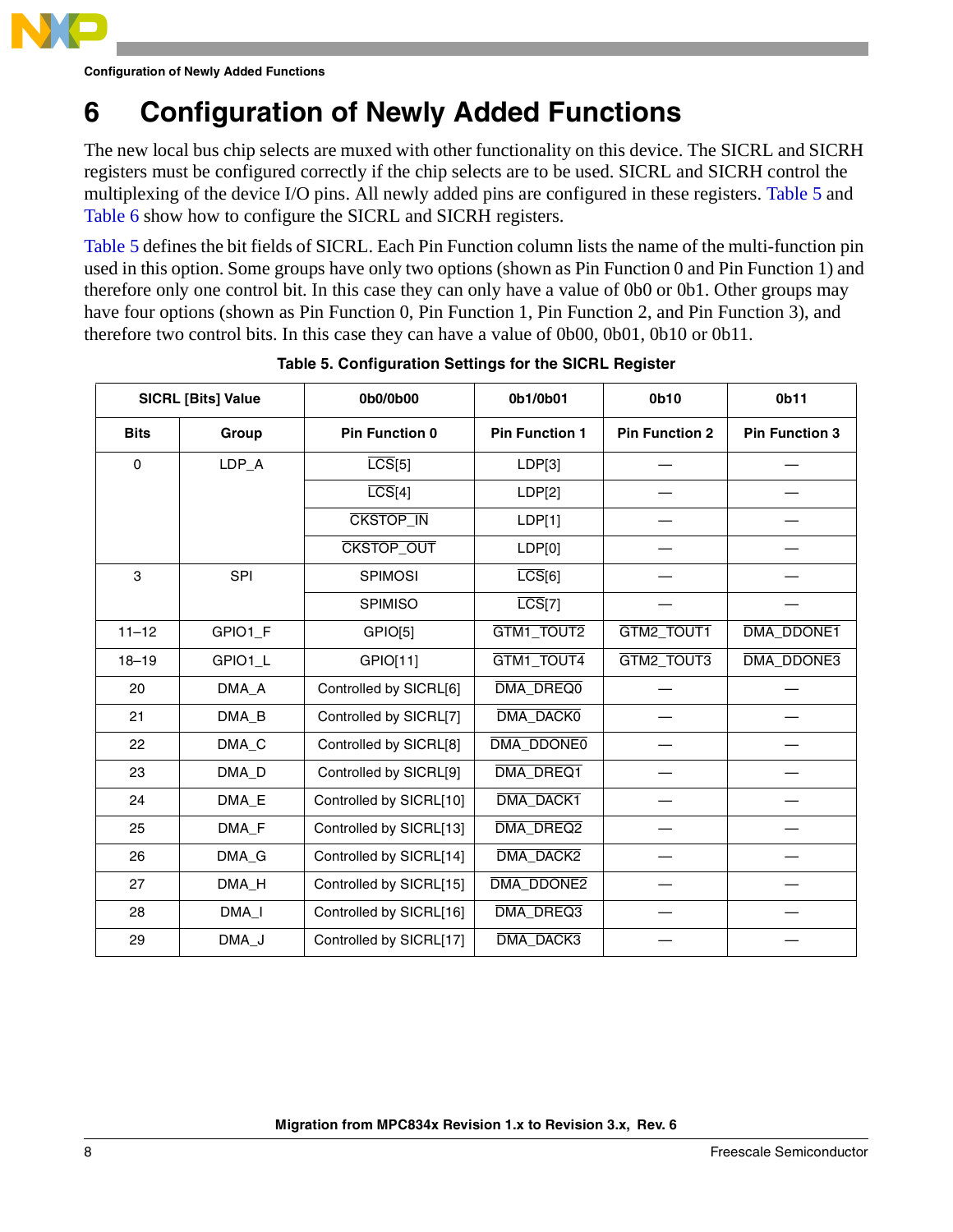

<span id="page-8-1"></span>[Table 6](#page-8-1) defines the bit fields of SICRH.

| <b>SICRH [Bits] Value</b> |       | 0b0/0b00              | 0b1/0b01               | 0b10                  | 0b11                  |
|---------------------------|-------|-----------------------|------------------------|-----------------------|-----------------------|
| <b>Bits</b>               | Group | <b>Pin Function 0</b> | <b>Pin Function 1</b>  | <b>Pin Function 2</b> | <b>Pin Function 3</b> |
| 27                        | PCI   | PCI CLK OUT[3:4]      | $\overline{LCS}$ [6:7] | —                     |                       |

**Table 6. Configuration Settings for the SICRH Register**

### <span id="page-8-0"></span>**7 DDR1 Considerations in Revision 3.x**

Customers using DDR1 in revision 3.x, either migrating from revision 1.x to revision 3.x or considering a new design with DDR1, should follow the recommendations provided in this section for a successful DDR1 interface operation in their system.

- 1. The DDR1 driver strength should be set to half strength on both the memory controller side and the DRAM side. This is done to reduce the overall system noise by setting the following registers:
	- (Offset 0x0 \ 0128) DDRCDR = 0x0004 \ 0001
	- (Offset 0x0\_2110) DDR\_SDRAM\_CFG [HSE] =0'b1
	- (Offset 0x0\_2118) DDR\_SDRAM\_MODE [bit 14] =0'b1
- 2. The termination scheme should be set to reduce the overall system noise on DDR1 interface. This is done by using the following termination scheme:
	- For all MDQ/MDQS/MDM signals the parallel termination resistor RTT = 100 Ω, and the series resistor  $RS = 10 \Omega$ .
	- For All address/command/control signals the parallel termination resistor RTT = 150 Ω and series resistor  $RS = 22 \Omega$ .
	- All unused clock signals should disabled via (Offset 0x0\_1010) MCKENR register.
	- All unused ECC signals should be connected to GND via a 150- $\Omega$  resistor.

#### **NOTE**

The existing recommendations on proper layout for DDR1 as stated in application note AN2582 should be observed.

It is highly recommended to repeat the IBIS simulation with the new IBIS model that is modified for the silicon revision 3.x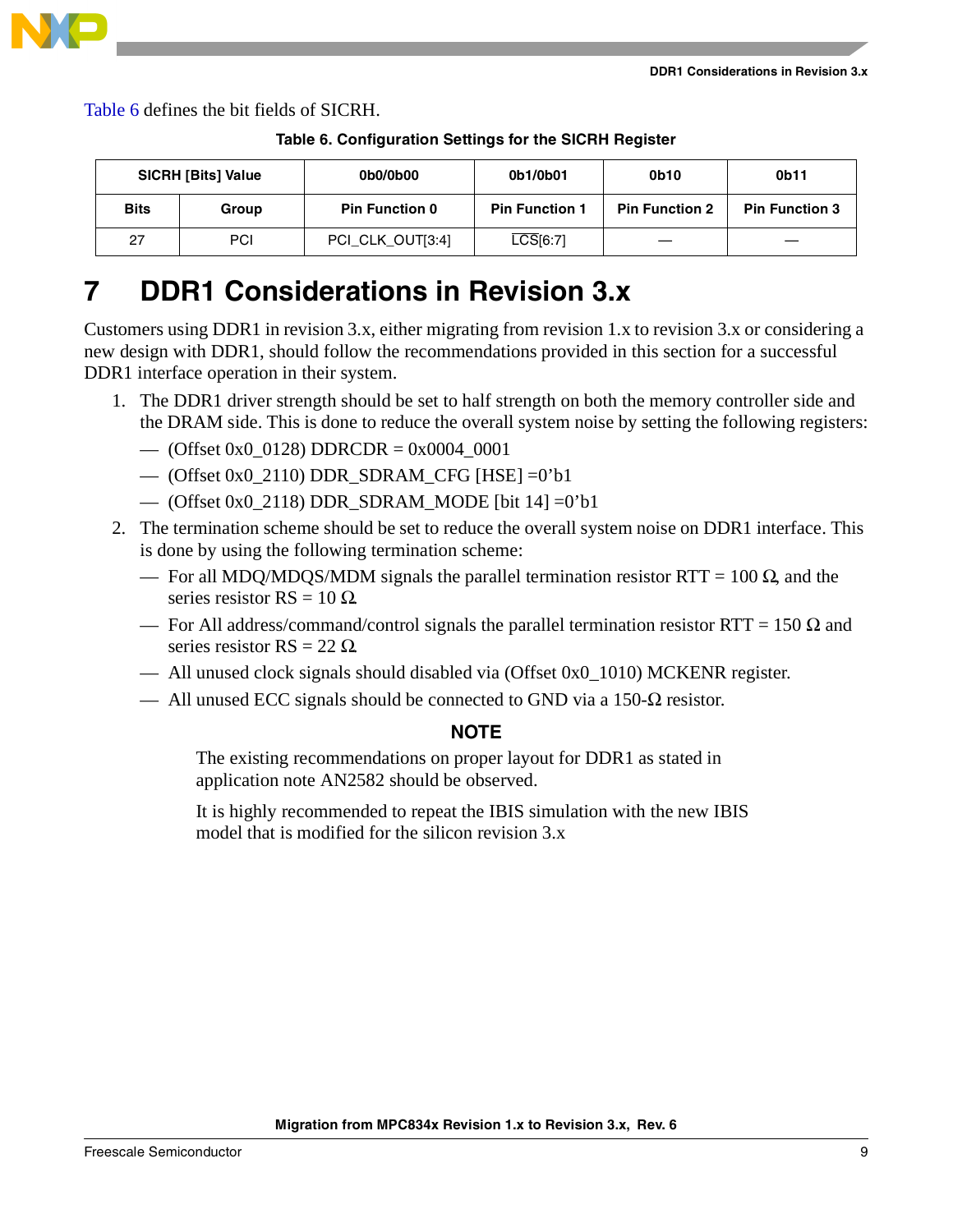

**Board-Level and Timing Changes Between Revision 1.x and Revision 3.x**

### <span id="page-9-0"></span>**8 Board-Level and Timing Changes Between Revision 1.x and Revision 3.x**

Customers using revision 1.x silicon who want to upgrade to revision 3.x silicon without DDR2, can simply replace the chip without any modification of the board.

Beginning with MPC8349ERMAD, Rev. 1.2, 08/2006 and MPC8349EARM, Rev. 1, 08/2006 there has been a documented requirement to ensure that TSEC1\_TXD3 is pulled up with an external resistor or actively driven high during a hard reset. No external pull-down resistors are allowed to be attached to this net. Users who are upgrading to revision 3.x silicon are advised to refer to the documentation and ensure that these requirements are being met by their board designs.

For customers using DDR2, two spare pins (SPARE1 and SPARE2) in Rev. 1.x silicon are now used for input impedance calibration for DDR2 in Rev. 3.x. As long as the user uses DDR1, MDIC0/MDIC1 act as spares and terminations for these two pins follow the SPARE2/SPARE1 termination recommendations for Rev. 1.x as indicated in [Table 7](#page-9-1). Likewise, if user selects DDR2, the terminations follow the MDIC0/MDIC1 termination recommendations.

<span id="page-9-1"></span>

| <b>Pins</b>    | <b>Rev. 1.x</b>   | <b>Rev. 3.x</b>   |                                 |
|----------------|-------------------|-------------------|---------------------------------|
|                | DDR <sub>1</sub>  | DDR <sub>1</sub>  | DDR <sub>2</sub>                |
| SPARE1 / MDIC1 | Open              | Open              | 18 $\Omega$ to GV <sub>DD</sub> |
| SPARE2 / MDIC0 | $0 \Omega$ to GND | $0 \Omega$ to GND | 18 $\Omega$ to GND              |

**Table 7. SPARE1/MDIC1 and SPARE2/MDIC0 Termination Recommendations**

The user selects between DDR1 and DDR2 by configuring the DDR\_SDRAM\_CFG[SDRAM\_TYPE] and the DDRCDR[DDR\_TYPE] registers. Note that both registers are initially configured for DDR1 upon reset. The SDRAM  $TYPE = (010)$  and DDR  $TYPE = (1)$  are the default settings for DDR1. Please do not clear these registers by mistake if you are intended to use DDR1.

Due to the memory controller enhancement made on Rev. 3.x to support DDR2, the input and output DDR1 AC timing specifications between Rev. 1.x and Rev. 3.x will be slightly different. Please compare the timing differences in the *MPC8349E PowerQUICC™ II Pro Integrated Host Processor Hardware Specifications* and the *MPC8349EA PowerQUICC™ II Pro Integrated Host Processor Hardware Specifications*. User must ensure that timing margins meet the new requirements.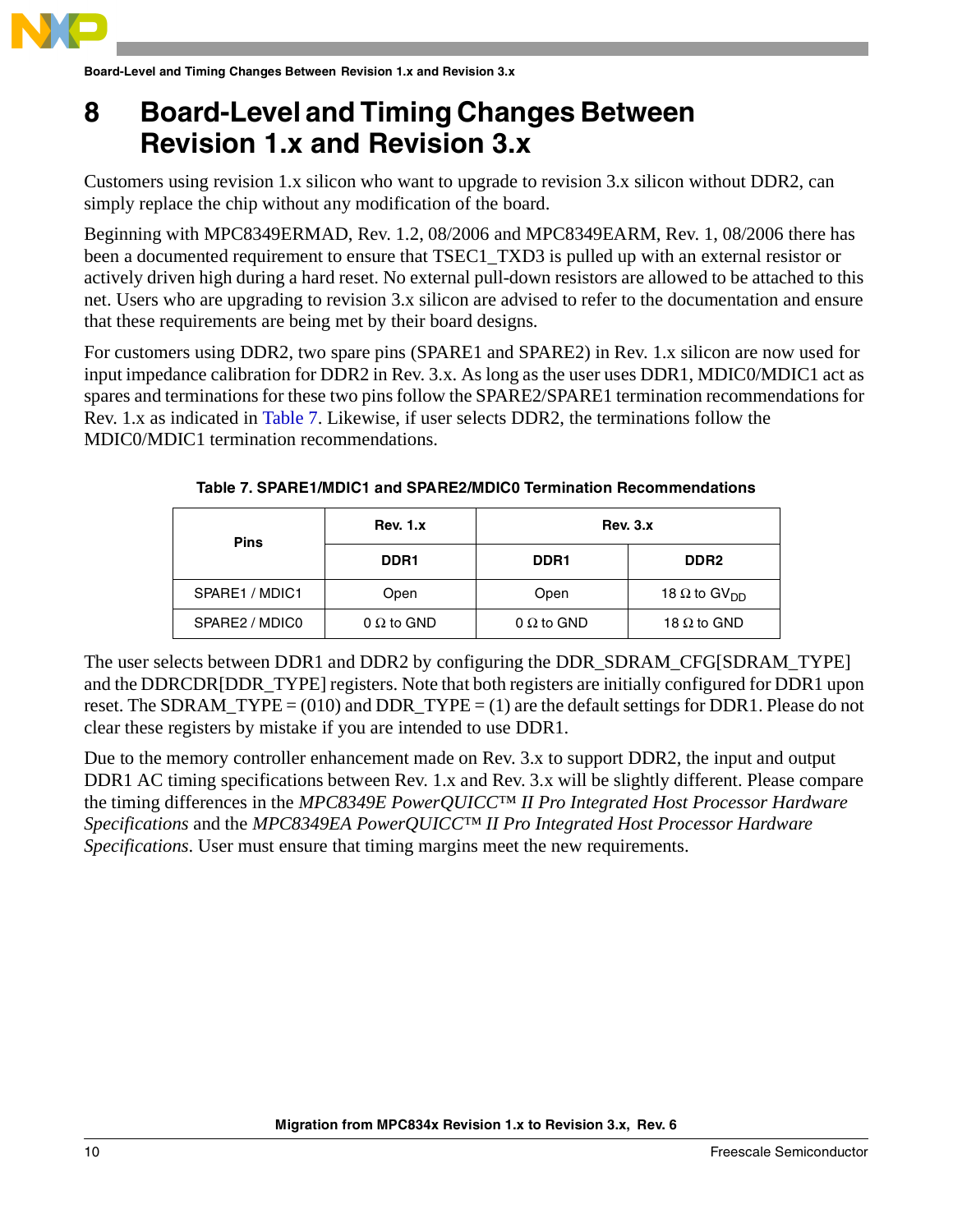

### <span id="page-10-0"></span>**9 Revision History**

<span id="page-10-1"></span>[Table 8](#page-10-1) provides a revision history for this application note.

|  | <b>Table 8. Document Revision History</b> |  |  |  |
|--|-------------------------------------------|--|--|--|
|--|-------------------------------------------|--|--|--|

| Rev.<br><b>Number</b> | Date    | <b>Substantive Change(s)</b>                                                                                                                                                                                                                                                                                                                                                                  |
|-----------------------|---------|-----------------------------------------------------------------------------------------------------------------------------------------------------------------------------------------------------------------------------------------------------------------------------------------------------------------------------------------------------------------------------------------------|
| 6                     | 01/2009 | In Section 7, "DDR1 Considerations in Revision 3.x," changed "(Offset 0x0 0128) DDRCDR =<br>$0x0000_0001$ ," to say "(Offset 0x0_0128) DDRCDR = 0x0004_0001."                                                                                                                                                                                                                                 |
| 5                     | 12/2008 | Added Section 7, "DDR1 Considerations in Revision 3.x."                                                                                                                                                                                                                                                                                                                                       |
| $\overline{4}$        | 01/2008 | in Table 1, updated the Change column for register TIMING_CFG_2; fields WR_LAT, CKE_PLS, and<br>FOUR ACT.                                                                                                                                                                                                                                                                                     |
| 3                     | 11/2007 | Inserted new paragraph in Section 7.                                                                                                                                                                                                                                                                                                                                                          |
| $\overline{2}$        | 01/2007 | Re-wrote Section 3.1, "DDR Software Setting Changes."<br>Modified Footnote under Table 3 regarding AVDD3 (pin AE1 or AF9) stating that no layout change is<br>required.<br>Added pin function option description in Section 6, "Configuration of Newly Added Functions."<br>Added more information in Section 7, "Board-Level and Timing Changes Between Revision 1.x and<br>Revision 3.x."   |
|                       | 08/2006 | Changed title from "Migration from MPC834x Revision 1.1 to Revision 2.0" to "Migration from MPC834x<br>Revision 1.1 to Revision 3.0."<br>Section 3, "Software Differences," updated.<br>Section 5, "PVR, SVR, and REVID Values in the Various Revisions," updated and new revision IDs<br>added.<br>Section 7, "Board-Level and Timing Changes Between Revision 1.x and Revision 3.x," added. |
| $\Omega$              | 11/2005 | Initial release.                                                                                                                                                                                                                                                                                                                                                                              |

**Migration from MPC834x Revision 1.x to Revision 3.x, Rev. 6**